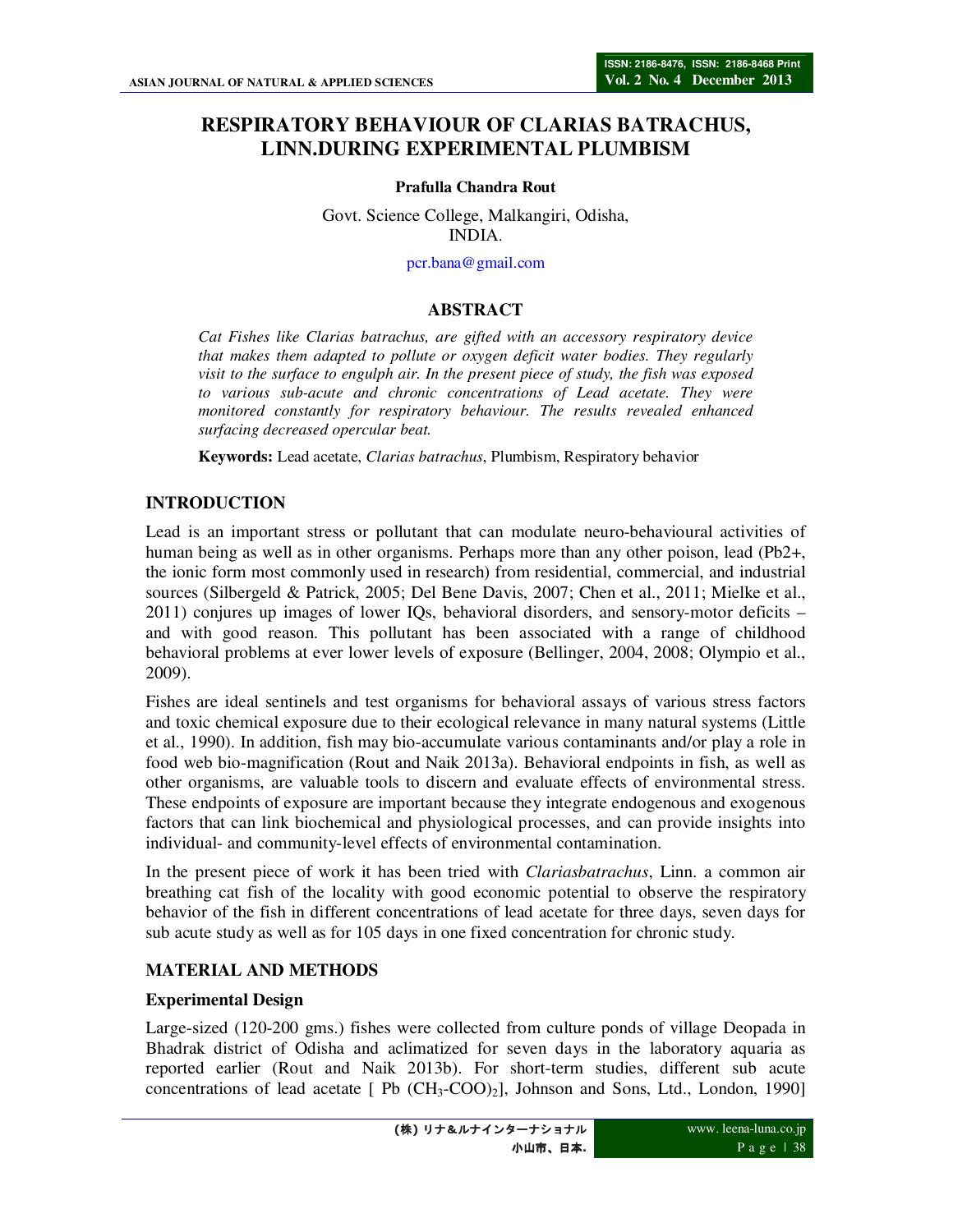were choosen after obtaining  $LC_{50}(500 \text{ ppm})$  and  $LT_{50}$  (45 days for 25pm, 40 days for 50 ppm, 37days for 75 ppm., 35 days for 100 ppm, 30days for 125ppm and 28 days for 150ppm.

For behavioral studies the protocols of the Course manual of IISER Kolkata (2012) and Webber et.al. (2013) were followed strictly.

For the study different parameters, the entire experimental set up was divided in to 3 sets. The 1<sup>st</sup> two sets meant for sub acute treatment for 3 days (48hrs) and 7 days respectively, while the  $3<sup>rd</sup>$  set was meant for chronic 15 ppm exposure to about 105 days.

For sub acute treatments of 3 days and 7 days, fishes in group were selected and each group kept in separate aquaria demarcated for control, 25 ppm, 50 ppm, 100 ppm, 125 ppm and 150 ppm of lead acetate respectively.

The  $3<sup>rd</sup>$  set included Chronic treatment 15 ppm of lead acetate for 105 days with 15 days interval. For this 8 fishes were taken in each group for controls,  $1<sup>st</sup>$  day, 15days, 45days, 60days, 75days, 90days and 105days respectively.

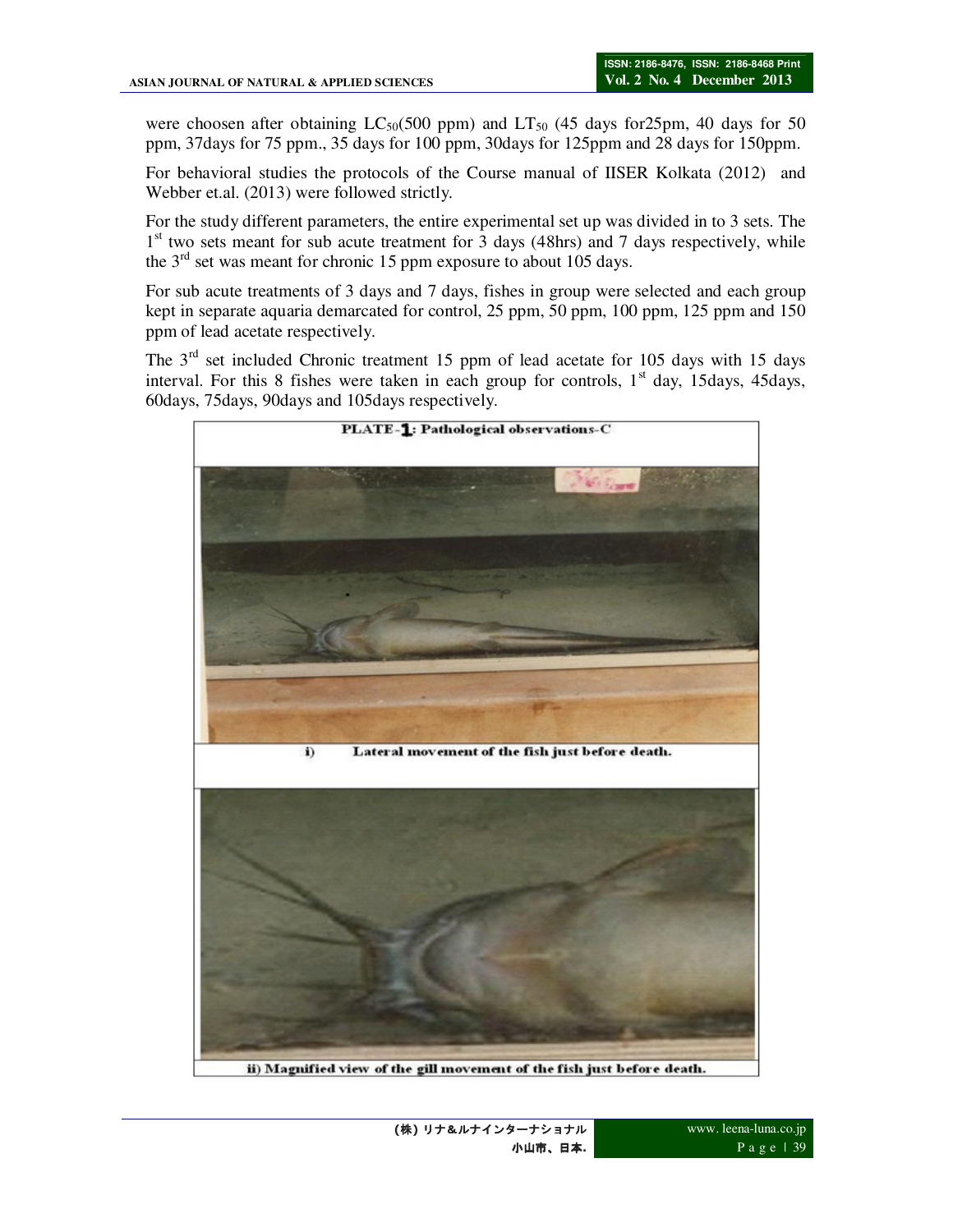#### **Respiratory Behaviour**

I. Opercular beats: The number of opercular beats was studied taking stopwatch and the number was control for invidual fishes, kept in control and treated aquaria.

Frequency of opercular beat = *Minutes No of beats*

II. Surfacing: Since the fish is an obligating air breaths, it visits to the water surface to gulf air. Frequency of surfacing = No of visits to surface / hr.

## **Statistical Analysis**

## *Standard Deviation*

The Respiratory behaviors of the fishes were expressed by standard deviation following Banerjee (2004).

## *Students T-Test*

Unpaired  $t - \text{test}$  was used the level of significance for the respiratory behaviours following Chainy et.al. (2008).

## **RESULTS**

After the fishes were transferred to the aquaria of the experimental sets, they were treated variously and monitored regularly to find any stress in them. The sub-acute treatments were found to be more pungent to the fishes with well-marked tendency of phobia to the medium. The respiratory behaviour sharply varies from those of control ones (Table.1, 2 and 3). The frequency of opercular beats decreases and that of the surface visit (surfacing) increases in all the sets (Fig.1, 2 and 3). The opercular beats in sub acute cases reduced by 50% than the control, while in chronic aquaria the reduction is up to 65%. On the other hand, surfacing increased many fold. Before death the fishes showed lateral movement (plate-I).

| Concentrations of Lead<br>Acetate (ppm) | Opercular beats/min<br>$(Mean \pm S.D.)$ | Surfacing/min<br>(Mean $\pm$ S.D.) |
|-----------------------------------------|------------------------------------------|------------------------------------|
| Control $(0)$                           | $30.0 \pm 6.43$                          | 6.0 $\pm$ 0.1                      |
| 25                                      | $25.5 \pm 2.35$ †                        | $12.5 \pm 2.27$                    |
| 50                                      | $22.7 \pm 1.52$                          | $15.0 \pm 3.13$                    |
| 75                                      | $19.9 \pm 2.65$                          | $20.4 \pm 2.17$                    |
| 100                                     | $15.3 \pm 2.65^*$                        | $22.3 \pm 1.16^*$                  |
| 125                                     | $14.2 \pm 1.62^*$                        | $24.5 \pm 1.23^*$                  |
| 150                                     | $12.2 \pm 1.10^*$                        | $24.6 \pm 2.31*$                   |

**Table 1. Respiratory behaviour of the fish** *Clarias batrachus***,** *Linn***. During different concentrations of sub-acute Lead toxicity for 3 days** 

\*p<  $0.001, \frac{1}{2}$  p<  $0.005, \frac{1}{1}$  p< 0.05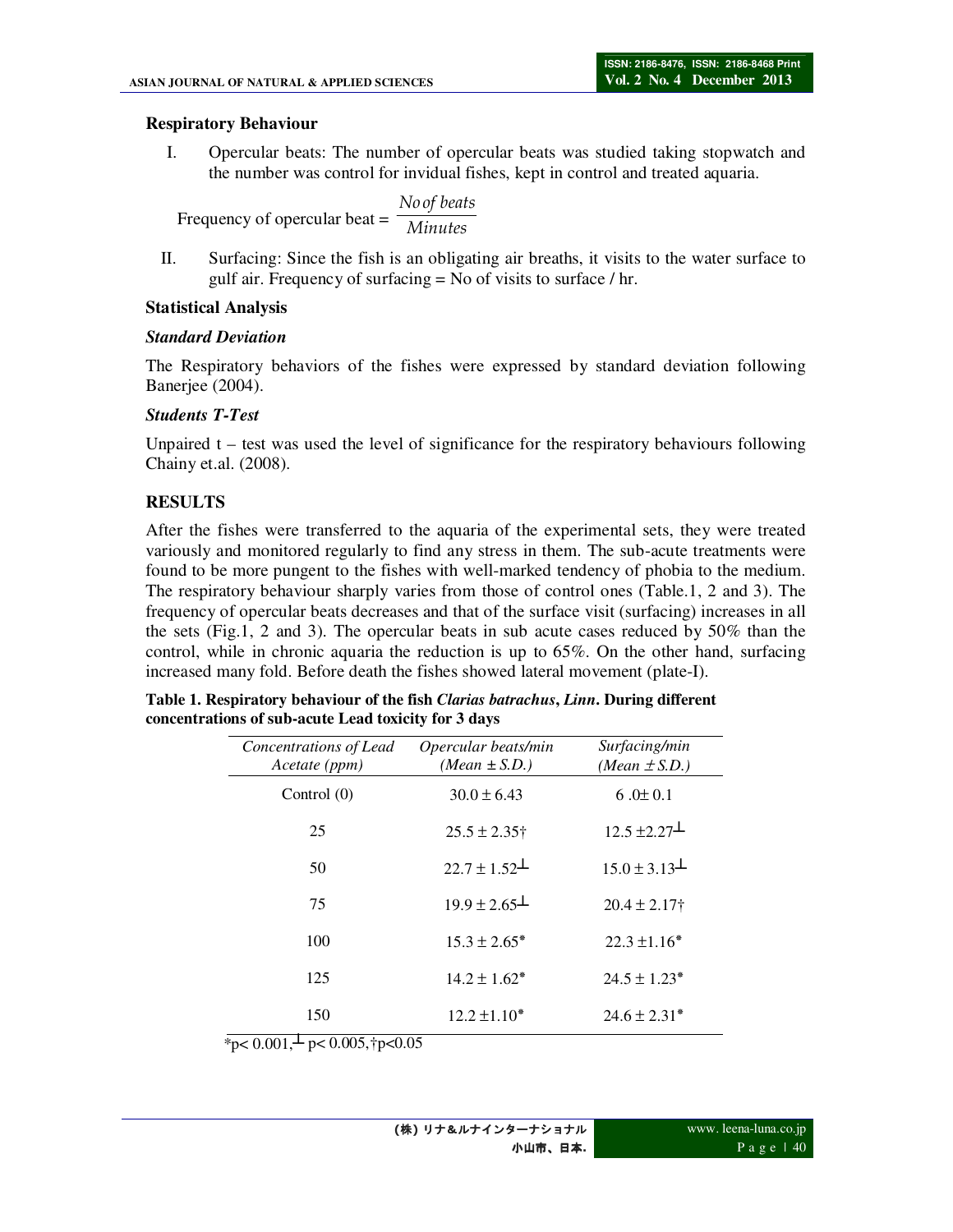| Concentrations of Lead<br>Acetate (ppm) | Opercular beats/min<br>(Mean $\pm$ S.D.) | Surfacing/min<br>(Mean $\pm$ S.D.) |
|-----------------------------------------|------------------------------------------|------------------------------------|
| Control $(0)$                           | $32.0 \pm 6.33$                          | 6.0 $\pm$ 0.1                      |
| 25                                      | $27.5 \pm 2.25$ †                        | $13.5 \pm 2.27$                    |
| 50                                      | $24.7 + 1.02*$                           | $18.0 \pm 3.13$                    |
| 75                                      | $22.6 \pm 1.15$                          | $20.7 \pm 2.17*$                   |
| 100                                     | $20.3 \pm 2.35^*$                        | $25.8 \pm 1.16^*$                  |
| 125                                     | $18.8 \pm 3.72^*$                        | $27.5 \pm 1.23*$                   |
| 150                                     | $15.5 \pm 2.10*$                         | $30.6 \pm 2.31*$                   |

**Table 2. Respiratory behaviour of the fish** *Clarias batrachus***,** *Linn.***during different concentrations of sub-acute Lead toxicity for 7 days** 

 $\frac{1}{2}$   $\frac{p}{(0.001, \frac{1}{2} \text{ p} < 0.005, \frac{1}{2} \text{ p} < 0.05)}$ 

| Table 3. Respiratory behaviour of the fish <i>Clarias batrachus, Linn</i> .during 15 ppm chronic Lead |  |  |  |  |
|-------------------------------------------------------------------------------------------------------|--|--|--|--|
| toxicity for 105 days                                                                                 |  |  |  |  |

| Period of exposure in | Opercular beats/min | Surfacing/min                |
|-----------------------|---------------------|------------------------------|
| days                  | $(Mean \pm S.D.)$   | (Mean $\pm$ S.D.)            |
| 01C<br>E              | $30.5 \pm 5.54$     | $7.4 \pm 0.8$                |
|                       | 34.4± 5.14          | $20.5 \pm 2.41$              |
| 15C                   | $31.6 \pm 4.43$     | $6.2 \pm 1.26$               |
| E                     | 28.2 ±3.54†         | $8.5 \pm 0.6$ †              |
| 30C                   | 29.9±2.76           | $6.7 \pm 0.7$                |
| E                     | $25.5 \pm 1.13$ †   | $13.1 \pm 1.42^*$            |
| 45C<br>E              | $30.4 \pm 4.56$     | $6.8 \pm 0.2$                |
|                       | $23.2 \pm 3.31*$    | 15.4± 2.14†                  |
| 60C<br>E              | $30.7 \pm 6.43$     | $7.3 \pm 1.23$               |
|                       | $18.1 \pm 1.25$     | $17.2 \pm 1.25$              |
| 75C<br>E              | $29.5 \pm 5.44$     | $6.4 \pm 1.2$                |
|                       | $16.6 \pm 1.87*$    | $19.8 \pm 2.35$ *            |
| 90C<br>E              | $30.2 \pm 3.26$     | $6.4 \pm 1.1$                |
|                       | $14.2 \pm 1.12*$    | $21.6 \pm 3.1*$              |
| 105C                  | $30.6 \pm 3.43$     | $6.3 \pm 1.28$               |
| E                     | $10.1 \pm 1.6*$     | $24.1 \pm 3.54$ <sup>*</sup> |

\*  $p < 0.001, \frac{1}{2} p < 0.005, \frac{1}{2} p < 0.05, C =$  Control, E = Experimental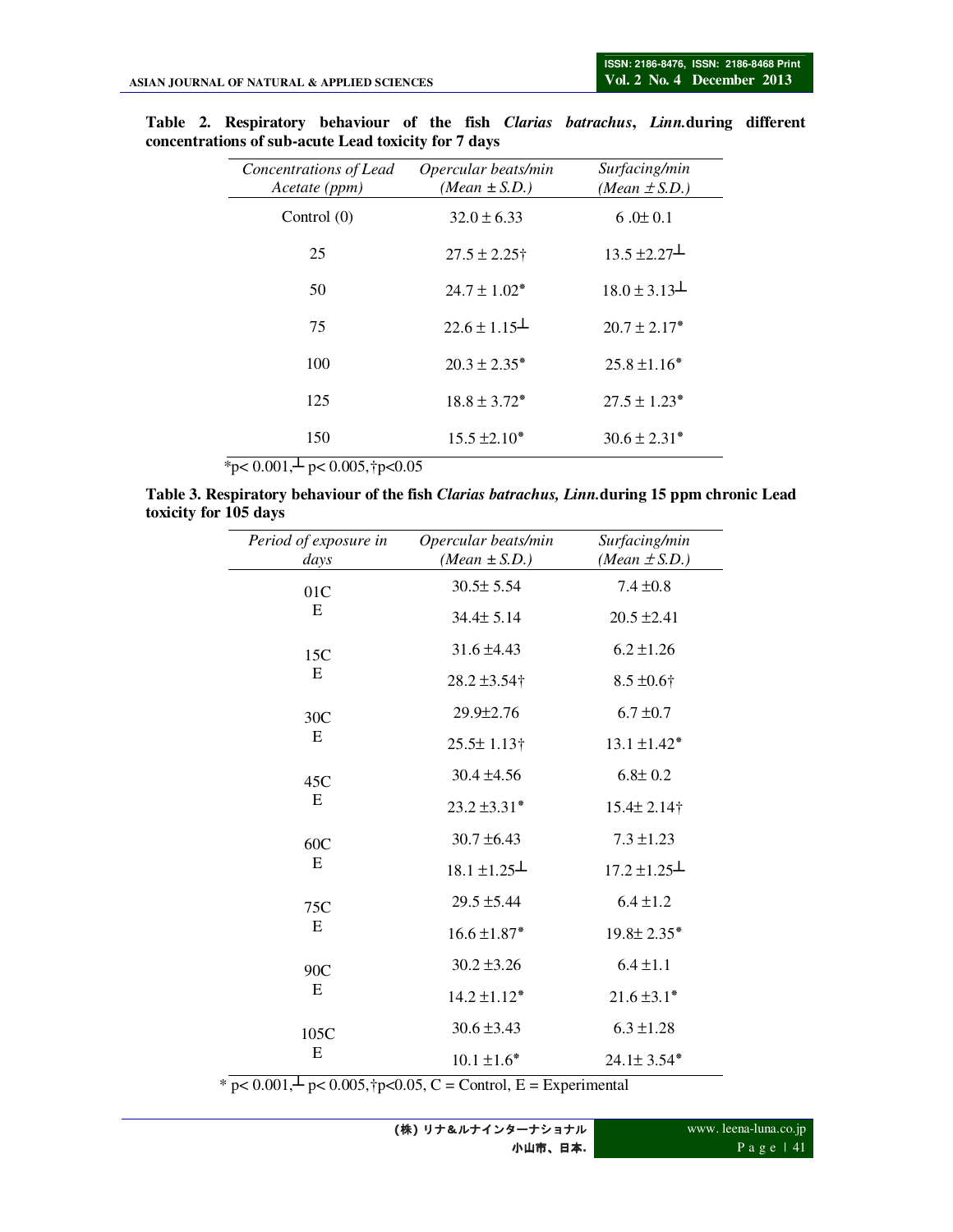

Figure 1. Respiratory behaviour of the fish *Clarias batrachus*, *Linn.* During different concentrations of sub-acute Lead toxicity for 3 days



Figure 2. Respiratory behaviour of the fish *Clarias batrachus*, *Linn*.during different concentrations of sub-acute Lead toxicity for 7 days



Figure 3. Respiratory behaviour of the fish Clarias batrachus, *Linn*.during 15 ppm chronic Lead toxicity for 105 days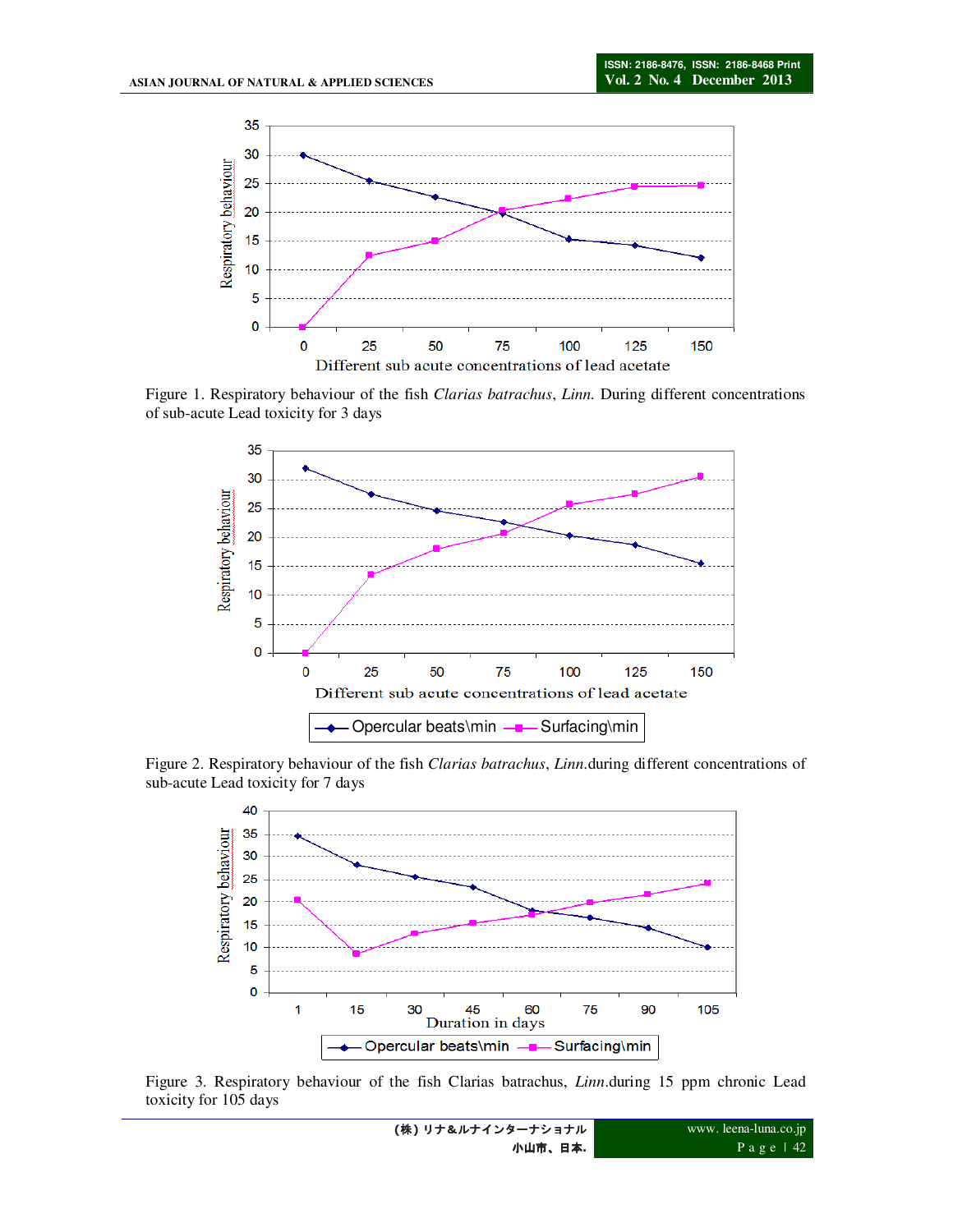## **DISCUSSIONS**

A universal reaction to low oxygen is increased ventilation of the gills. In the same way that people start to breathe faster in order to bring more air to their lungs, fishes increase the rate of water flow through their gills. A convenient measure is the rate at which gill covers open and close under different levels of dissolved oxygen. Thus three-spined sticklebacks have been reported to increase their rate of gill cover movements from 95 to 165 per minute after the oxygen content of their water was experimentally cut down to half of its normal level. One could also hypothesize that ram-ventilating sharks (fishes that bring oxygenated water to their gills by swimming with their mouths open) would increase their swimming speed and would open their mouths wider when oxygen is scarce. This is indeed what has been observed. In the lab, researchers normally reduce oxygen levels by blowing bubbles of a neutral gas – usually nitrogen – into the water; nitrogen then becomes much more abundant than oxygen and displaces it as a dissolved gas. One has to be mindful of confounding variables in experiments of this kind: disease, stress and strenuous activity can also make fishes – like people – breathe faster. To eliminate the potential effect of these variables, it is important to work with animals that are consistently healthy, calm and not fidgety. Moreover, fishes are ectotherms (coldblooded), which means that warm temperatures can raise their metabolism and consequently their breathing rate also. Comparisons between oxygen levels must therefore be done at similar water temperatures.

The present study has shown that how *Clarias batrachus* can survive the respiratory stresses which it might encounter its normal environment as earlier studied (Scott & Sloman 2004). Survival may be achieved in several ways which is collectively called as adaptation. The sub acute and chronic treatments have similar effects but in different ways. While the sub acute responses are sudden, those increase with increase with increase in doses, during chronic responses they appear slowly but cumulatively.

Behavioural abnormalities in a subject is dependent on several extrinsic and intrinsic factors. Here the fish shows abnormality mainly in respiratory activities (Table-1 and 2 and Fig. 1-3) and (Plate-I). *Clarias batrachus* regularly raises its snout above the water surface to engulf air for aerial respiration. Forced air exposure prevents normal branchial respiration. Hence to compensate for the  $O_2$  deficiency, gasping of air by the fish increases as soon as they are placed out of water or it is in a toxic medium (Chandra & Banerjee 2003,Gulf state 2008). After encountering an area of low oxygen content, fish often start to swim rapidly and to zigzag all over the place. This is probably an adaptive response to escape the danger zone. However, if hypoxic conditions persist, most fish will greatly curtail their general activity. The advantage of inactivity in the face of hypoxia is simple: less muscular work means less need for oxygen. Lead-exposed fish were also extremely more active in the aquaria than the control group as previously reported in the fish Gillichthys mirabilis (Somero et.al. 1977). Behavioural toxicology is a tool for hazard assessment of water pollution and the behavioural changes seen are indicative of internal disturbances of the body functions such as inhibition of enzymes, impairment of neural transmission and disturbances in metabolic pathways (Shah and Altindag, 2005). The abnormal behavioural manifestations exhibited by the fishes on exposure to lead are similar to that reported for other toxicants like cadmium and chromium. (Olaifa et al. 2003; Vutukuru, 2005; Tawari – Fufeyin et al. (2008). Like other heavy metals, lead is manifestly accumulative and cannot be excreted. Therefore consumption of fish that have already accumulated quantities of lead could result in bio-magnification further up the food chain, reaching their maximum in predators. In conclusion, it is clear that lead is highly toxic and warrants further scientific work to be focused on developing sustainable and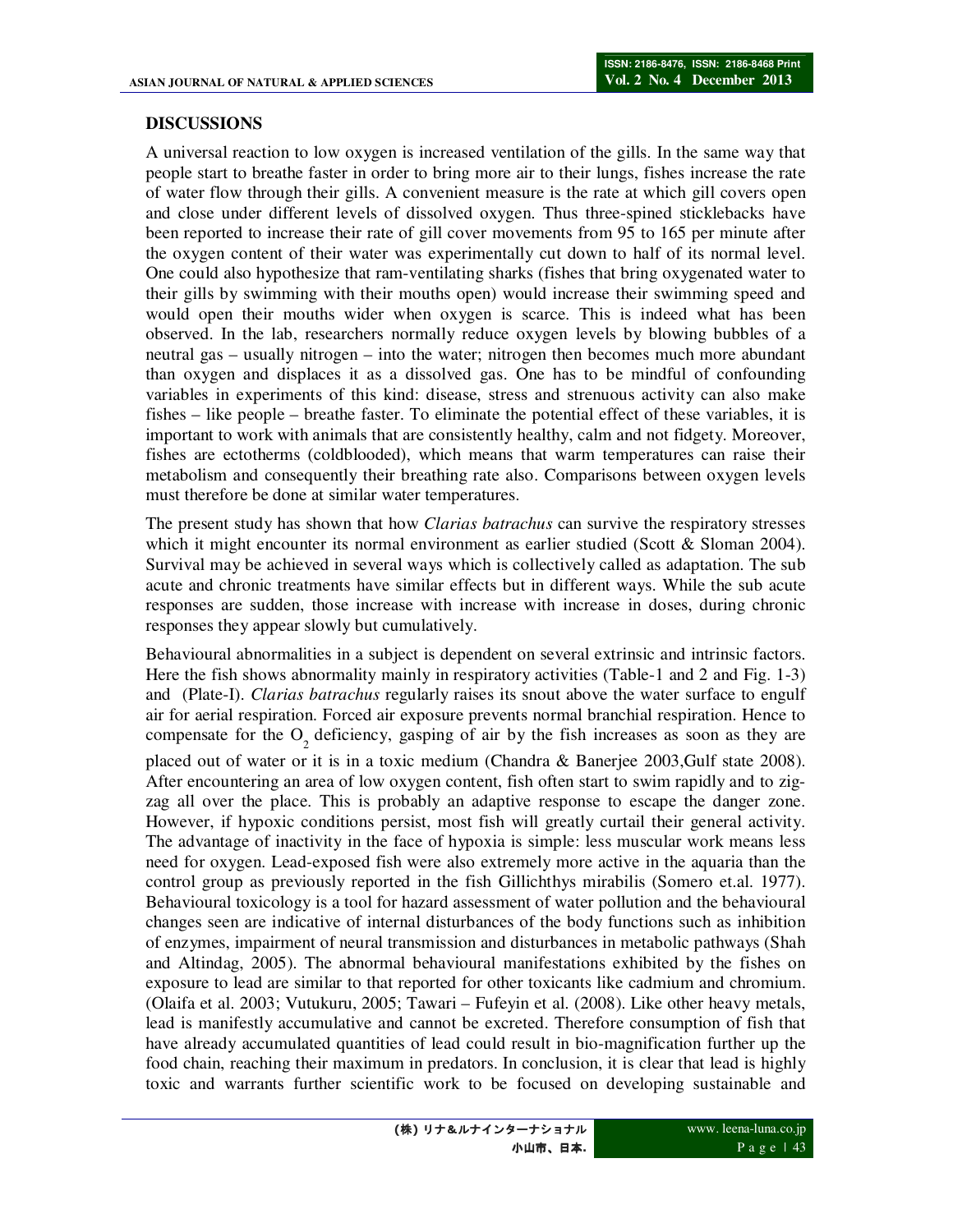environmentally friendly aqua cultural practices. Further, the changes seen in the behavioural parameters could be used as a tool for bio-monitoring.

## **ACKNOWLEDGEMENT**

I am extremely grateful to the Academies of Sciences and Dr. P S Ray, who organized the Refresher Course in Experimental Biology at IISER, Kolkata from  $19<sup>th</sup>$  to  $31<sup>st</sup>$  December, 2012 and selected me to join the course. Also I am grateful to Dr. S. Annagiri HOD Behavioural Studies IISER Kolkata who motivated to carry such research works in these laboratory conditions.

## **REFERENCES**

- [1] Bellinger, D.C. (2011). The protean toxicities of lead: new chapters in afamiliar story. *International Journal of Environmental Research and Public Health*, *8*, 2593–2628.
- [2] Chainy, G.B.N., G. Mishra & P.K. Mohanty.(2008): Biostatistics Theory and Applications. Kalyani Publishers, Ludhiana. P.310
- [3] Chandra Sunita, T. K. Banerjee, (2003). Histopathological Analysis of the Respiratory Organs of the Air-breathing Catfish *Clarias batrachus* (*Linn.*) exposed to the Air. Acta Zool. *Taiwanica, 14*(1), 45-64.
- [4] Chen, A., Dietrich, K.N., Huo, X. & Ho, S. (2011). Developmental neurotoxicants in ewaste: an emerging health concern. *Environmental Health Perspectives*, *119*, 431–438.
- [5] Del Bene Davis, A. (2007). Home environmental health risks. *Online Journal of Issues in Nursing*, *12*(2),
- [6] Gulf state marine fisheries (2008). Online reference. Univ. of Southern Mississippi
- [7] Hughes, G. M., Perry, S. F.& Brown V. M. (1979). A morphometric study of effects of nickel, chromium and cadmium on secondary lamellae of rainbow trout. *Water Res., 13*, 665-679.
- [8] IISER, Indian Institute of Science Education and Research (2012). Course manual for Science Academie's Refresher Course in Experimental Biology.Dec-19-31.
- [9] Little, E. E. & Finger, S. E. (1990). Swimming behavior as an indicatorof sublethal toxicity in fish. Environ. Toxicol. *Chem. 9*, 13–19.
- [10] Mielke, H.W., Laidlaw, M.A. & Gonzales, C.R. (2011). Estimation of leaded (Pb) gasoline's continuing material and health impacts on 90 US urbanized areas. *Environment International*, *37*, 248– 257.
- [11] Olympio, K.P., Gonçalves, C., Günther, W.M. & Bechara, E.J. (2009). Neurotoxicity and aggressiveness triggered by low-level lead in children: a review. *Revista Panamericana de Salud Pública*, *26*(3), 266–275.
- [12] Olaifa, F. E. et al., (2003) Toxic stress of lead on *Clarias gariepinus* (African catfish) fingerlings. *African J. of Biomedical Res.* V (6), 101-104.
- [13] Rout Prafulla Chandra and Naik BN (2013a). Kinetics of Lead and bio-concentration factor (BCF) in different tissues of *Clarias batrachus* during experimental Plumbism. *IJSRP, 3*(8), 325-340.